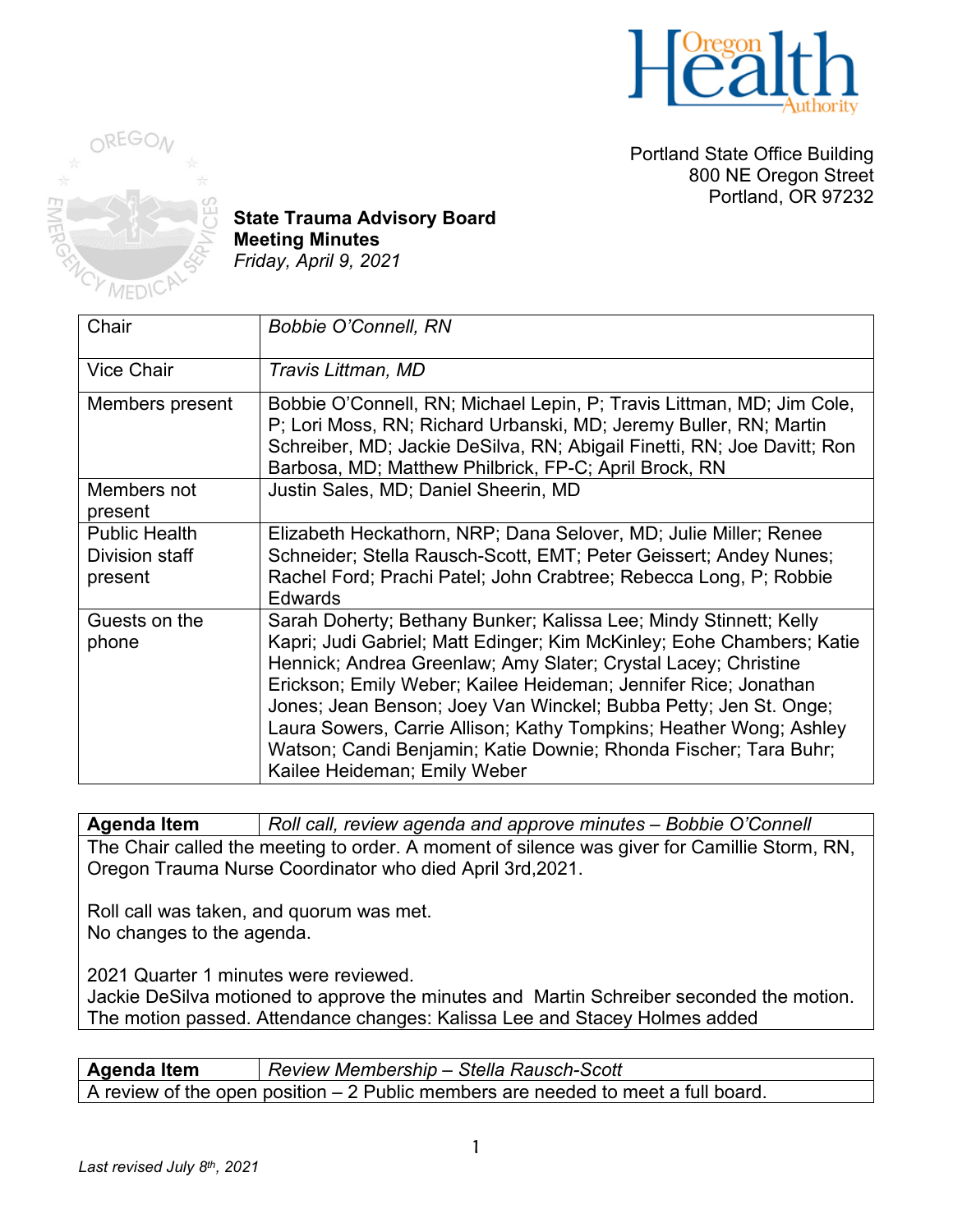Level 3 Trauma Nurse Coordinator. St. Charles Redmond stepped to a Level 4 hospital and Jeremy Buller does not meet the requirements for the position. Recruitment for this position will take place until the seat is filled. ATAB 6, 9, and 2 will be the ideal locations for representation.

| <b>Agenda Item</b>                                                                              | Oregon Trauma Hospital Survey plan - Elizabeth Heckathorn |
|-------------------------------------------------------------------------------------------------|-----------------------------------------------------------|
| Virtual surveys will take place for 2021. The survey team is being gathered and trained at this |                                                           |
| time to prepare for the surveys. Sharepoint has a Level 3 security clearance and meets the      |                                                           |
| requirements for the survey team to review submitted information from the hospitals.            |                                                           |

| <b>Agenda Item</b> | <b>EMS/TS Directors &amp; Medical Director Update - Elizabeth Heckathorn,</b> |
|--------------------|-------------------------------------------------------------------------------|

*David Lehrfeld, Camillie Storm; Dana Selover*

#### Licensure:

EMT through Paramedic relicense is taking place currently. Agencies and ambulances are also in the process of renewing their licenses. There is dedicated staff for this process and most contact is going through the Global email. A new interface between the licensing system and the LEDS (fingerprint/background check) system allows an automatic review to dismiss a "hit". These are consistent with a clearance level, concealed handgun, etc. Professional Standards Unit has 2 open positions. Currently completing reference checks for two applicants out of 36 applicants and should offer jobs soon. A  $4<sup>th</sup>$  year VISTA was approved with a overlap of the 3<sup>rd</sup> year VISTA to continue work with supporting rural EMS care.

## Legislation Session review of Bills currently tracking:

## [HB 2891](https://olis.oregonlegislature.gov/liz/2021R1/Downloads/MeasureDocument/HB2891/Introduced)HCF PPE Maintenance

Requires health care provider and health insurer to collect from patient, client or member data on race, ethnicity, preferred spoken and written languages, disability status, sexual orientation and gender identity. Requires Oregon Health Authority to establish data system for receipt and storage of specified data. Takes effect on 91st day following adjournment sine die. Referred to Committee on Health Care. Public hearing held on April 6th. Additional hearing scheduled for April 8th. Work session scheduled for April 13th.

## [HB 3159R](https://olis.oregonlegislature.gov/liz/2021R1/Downloads/MeasureDocument/HB3159/Introduced)EAL-D and SOGI Data collection-

Requires health care facilities, health care providers, local public health authorities and public and private safety agencies to maintain capacity, including sufficient amounts of certain supplies, to continue in normal operation for 120 days at 25 percent mortality rate. Defines "25 percent mortality rate." Directs Oregon Health Authority and health professional regulatory boards to report to Office of Emergency Management. Directs office to report annually to interim committee of Legislative Assembly related to emergency preparedness. Takes effect on 91st day following adjournment sine die. **Referred to House Committee on Veterans & Emergency Management. Public hearing held 2/4/21. Bill died in Committee.**

Overview of the OLIS website and what can be reviewed.

[HB 2076](https://olis.oregonlegislature.gov/liz/2021R1/Downloads/MeasureDocument/HB2076/Introduced) - EMS Modernization –

History: Emergency Health Care Taskforce 2010, SB 234 and SB 106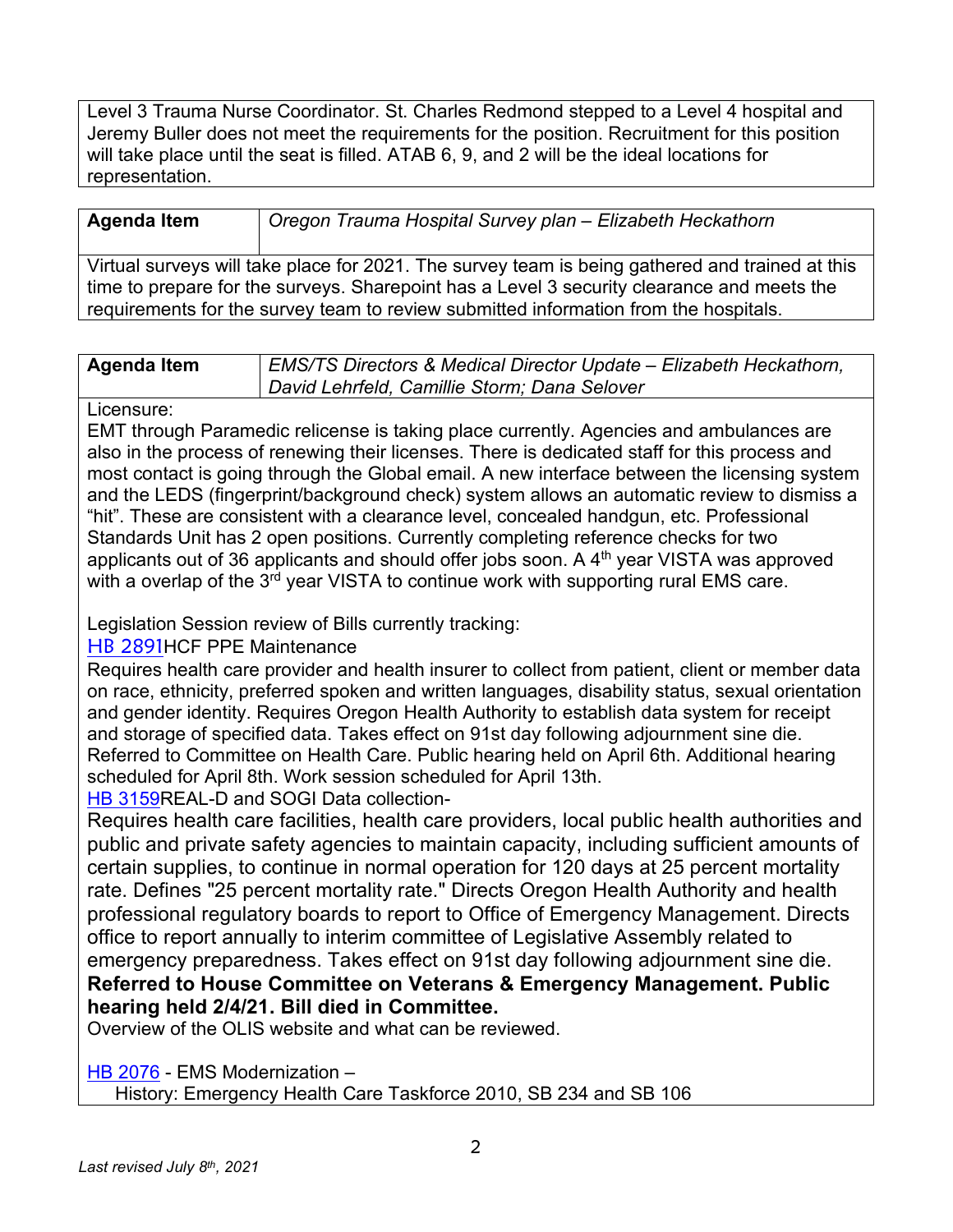Recent planning: worked with our advisory boards, stakeholders and partners, national and state models, NASEMSO, other state agencies, Health Security Preparedness and Response, and others to develop HB 2076

Feedback on the bill through Public Hearing:

- Support for emergency health care system concepts and continuing work from 2010, improvement is still relevant, important for health equity in EMS, essential for disaster readiness.
- Concern about membership on boards, authority of boards, hospital designations and unintended consequences of regionalization and county Ambulance Service Area work.

Work Session scheduled to review -3 amendments

-3 amendments: ambulance agency fee increase and temporary advisory committee to make recommendations to create a comprehensive integrated state-wide emergency health care system identifying incidents requiring emergency services and delivers individuals to those services.

Timing can be accelerated if workgroup clarifies more details of the system.

- A state and regional advisory board structure for an emergency health care system;
- Regionalization and improvement of care for medical emergencies;
- Designation of emergency health care centers for the provision of time-sensitive emergency care;
- Compressive emergency medical services agency licensing and regulation;
- EMS Mobilization for disaster response and emergency surges;
- Health equity in EH System;
- Integrated data systems and outcomes registries to monitor EH system quality.

| <b>Peter Geissert</b> | <sup>1</sup> Oregon Trauma Registry Data – Dr. David Lehrfeld, Andey Nunes,<br><b>Agenda Item</b> |
|-----------------------|---------------------------------------------------------------------------------------------------|
|-----------------------|---------------------------------------------------------------------------------------------------|

OTR Data Meeting held January 22, 2021 Updates:

- Data quality assessment
- 2021 NTDB updates
- AIS 2015
- Revisit June 2021
- OR-EMSIS integration with Trauma Registry prehospital import
- ACS Terminology in PI tab

Next meeting May 7, 2021

- Topics
- AIS-ICD 10 update in OTR data entry
- Populations & Reports in Report Writer
- ED tab and Injury Diagnoses Fields
- EMS-OTR Integration

# 2020 Annual Trauma Data Report

Goals for 2020 reporting:

- Meet statute requirements for reporting and use of data
- Build a process for iterative improvement in reporting.
- Support development of strategies to improve trauma program performance and outcomes through use of data.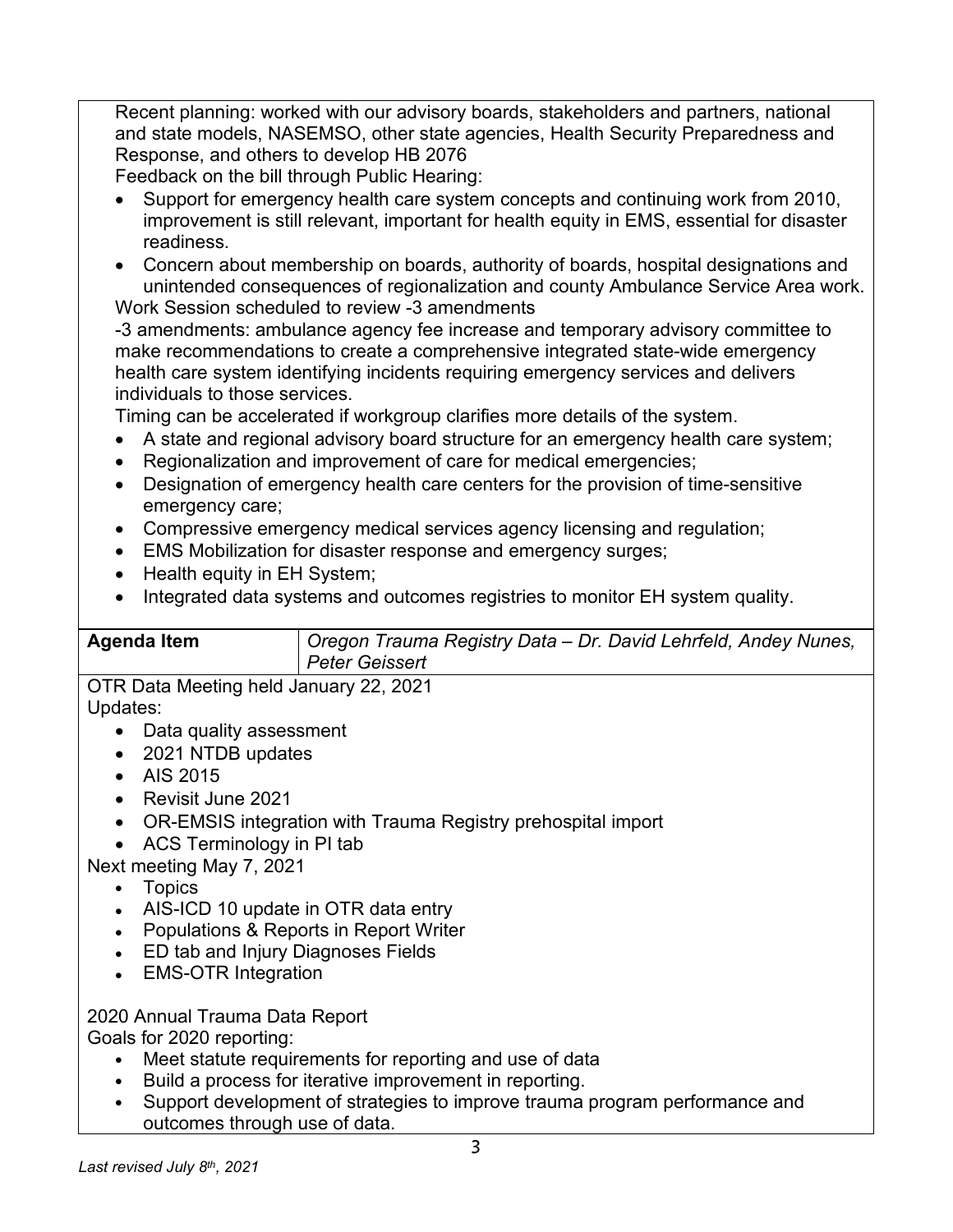Status update: Final review stage prior to publication

Focus on 2017 – 2018 data for 2020, this year repeat for 2019 – 2020

Draft of 2020 report shared with stakeholders includes statewide results (some are broken out by ATAB and by level designation):

- Patient volume and OTR record completion
- Patient demographics: age, race, ethnicity
- Summaries of injuries, admissions, and activations
- Falls and Motor vehicles
- Intentional/self-inflicted injuries
- Lengths of stay (ED & ICU) and injury severity categories
- Transfers
- Discharge Outcomes
- Summaries of deaths with specific details on DOA, ED deaths, injury severities, and age groups
- Identified and corrected issues with export from TraumaOne
- Extended retention time for EMS records to 120 days
- Data is now flowing back and forth between the two systems
- Selective failures on export and import
- Attempting to diagnose the source of the failures
- Guidance and training on documentation related to data linkage issues forthcoming
- We are interested in collecting information about issues with the integration.
- Please submit support tickets if you are having issues with integration, or missing outcome data

Data team reviewed the new form for requesting support from the data team.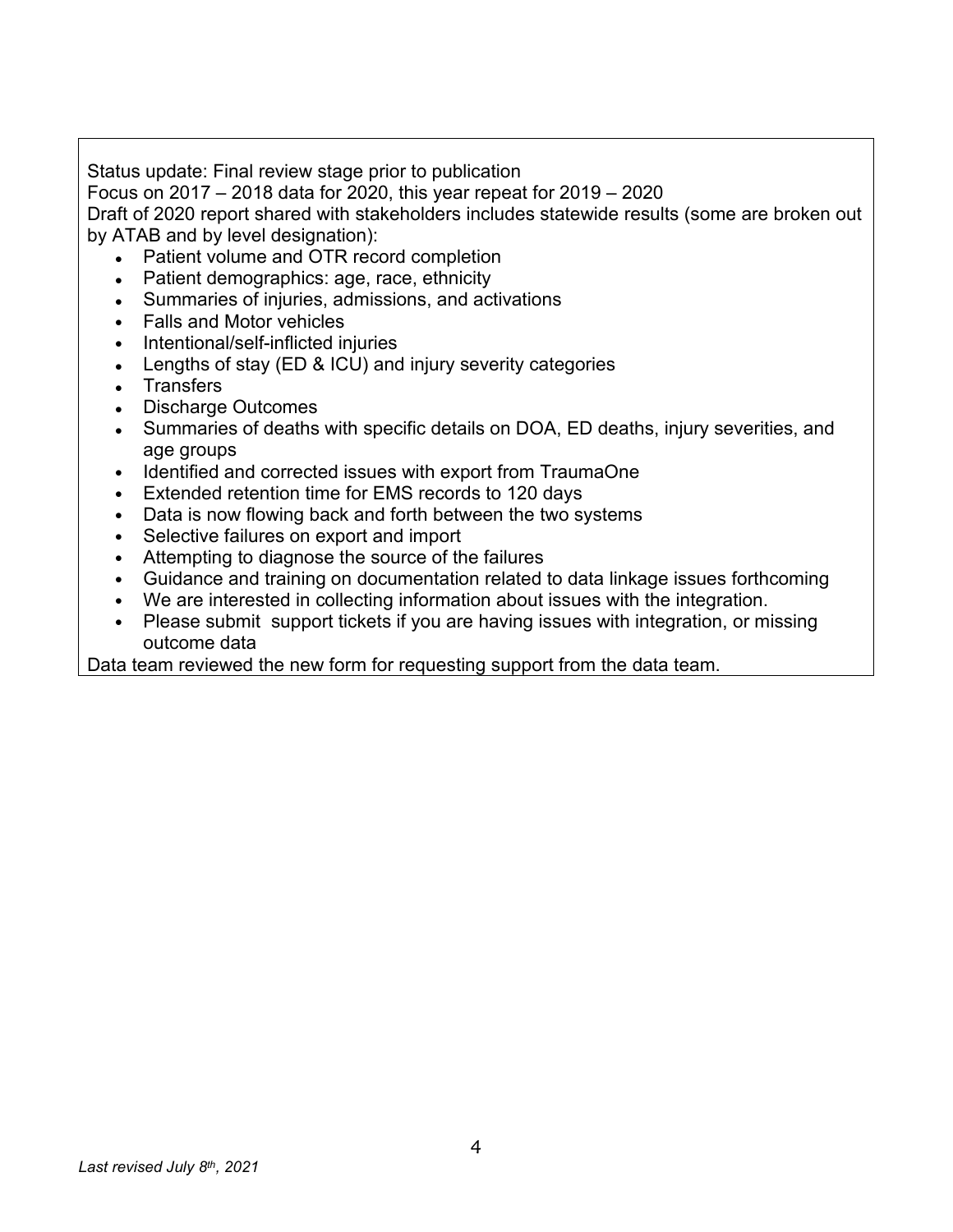# Health **EMS/TS Support Request Form**

Use this form for requests like needing password resets in the Oregon Trauma Registry, OREMSIS,

| . <b>.</b><br>EMS & Trauma Systems nor for data requests.              |  |  |
|------------------------------------------------------------------------|--|--|
| Request Submission Date *                                              |  |  |
| äi                                                                     |  |  |
| Requestor First Name *                                                 |  |  |
|                                                                        |  |  |
| Requestor Last Name *                                                  |  |  |
|                                                                        |  |  |
| Requestor E-mail *                                                     |  |  |
|                                                                        |  |  |
| Requestor Phone Number *                                               |  |  |
|                                                                        |  |  |
| <b>Request Description *</b>                                           |  |  |
|                                                                        |  |  |
|                                                                        |  |  |
|                                                                        |  |  |
|                                                                        |  |  |
|                                                                        |  |  |
|                                                                        |  |  |
|                                                                        |  |  |
| This can be found on the EMS and Trauma Forms website:                 |  |  |
| https://www.oregon.gov/oha/PH/PROVIDERPARTNERRESOURCES/EMSTRAUMASYSTEM |  |  |

[S/Pages/forms.aspx](https://www.oregon.gov/oha/PH/PROVIDERPARTNERRESOURCES/EMSTRAUMASYSTEMS/Pages/forms.aspx)

Data Quality Review Update

Statewide:

- preparation for statewide annual data quality assessment  $\sim$  200 req. fields for completeness, correctness, consistency, and timeliness.
- identified and corrected severe outliers in historic data

Hospitals outside state system:

- drafting recommendations for data import to main OTR servers
- ongoing challenges with state OTR vendor

AIS 2015

Current position:

- Nothing in the literature indicates a direct benefit to outcomes, or significant clinical implications of AIS 2015 changes.
- NTDS has not determined when the AIS 2005/2008 code set will be retired. NTDS will give centers ample time for transition. Currently, TQIP accepts both AIS 2005/2008 and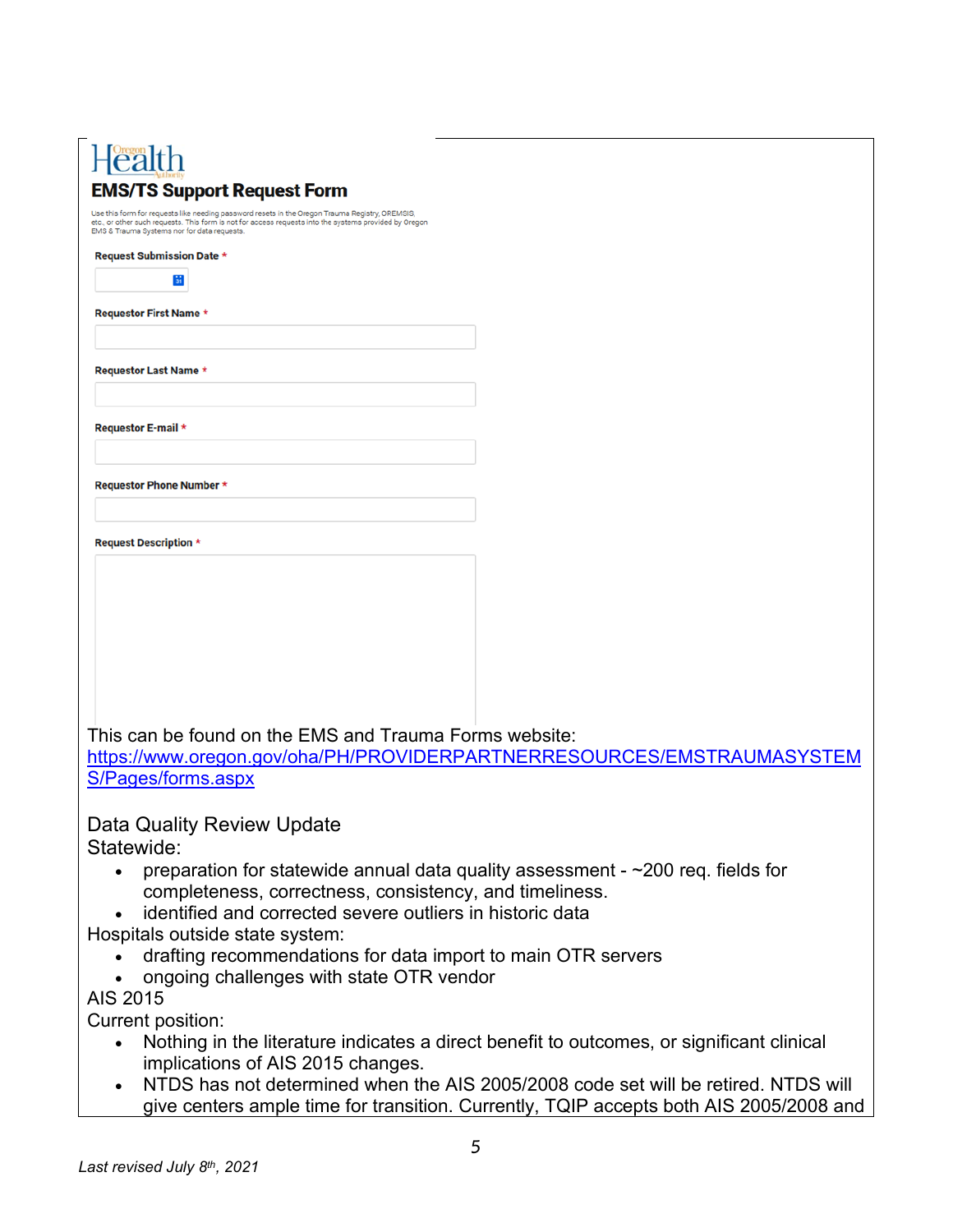AIS 2015 code sets. [https://www.facs.org/Quality-Programs/Trauma/TQP/center](https://www.facs.org/Quality-Programs/Trauma/TQP/center-programs/NTDB/ntds/faq/2020)[programs/NTDB/ntds/faq/2020](https://www.facs.org/Quality-Programs/Trauma/TQP/center-programs/NTDB/ntds/faq/2020)

• For version compatibility, AIS 2015 includes both forward and backward maps for the purpose of translating previously coded data between AIS 2005 Update 2008 and AIS 2015.

Costs:

- change from a flat fee to an annual subscription model.
- fees are collected by the vendor and passed along to the customer
- We have received a quote of \$7,300/year from ESO/Lancet.

Implementation needs:

- **STAB** review
- Needs assessment survey
- Training and registrar support

AIS 2015 implementation will be re-evaluated in June 2021

EMS and Trauma Data Integration

- Entire process depends on EMS coding for injury in PCR
- Reports from registrars of records for patients with documented transport that fail to match, common frustration: unable to find their patients in the EMS data, wrong fields are filled in or filled in incorrectly
- Bi-directional exchange is dependent on matching on the Trauma side, consequently EMS providers are not seeing outcomes data coming back when the match is not working on the Trauma side
- Decisions:
- Work with vendors around broadest possible expansion of export criteria to address missing potential matching records:
	- Drop export criteria such as "Sex" that do not improve matching
	- Incorporate Symptom and Impression fields in export criteria
	- Look at potential for increasing specificity without sacrificing sensitivity
- Increase retention time of records from 90 days to 120 days
	- Retention time based on EMS date (not discharge date)
	- Longer window for registrars to begin abstracting after patient discharge

# New ACS Terminology in PI tab

## **Current OTR language:**

- WITHOUT OPPORTUNITY Mortality without opportunity for improvement
- PREVENTABLE Preventable Anticipated mortality with opportunity for improvement
- WITH OPPORTUNITY Unanticipated mortality with opportunity for improvement

## **New ACS language:**

- Mortality without opportunity for improvement
- Unanticipated Mortality with opportunity for improvement
- Mortality with opportunity for improvement